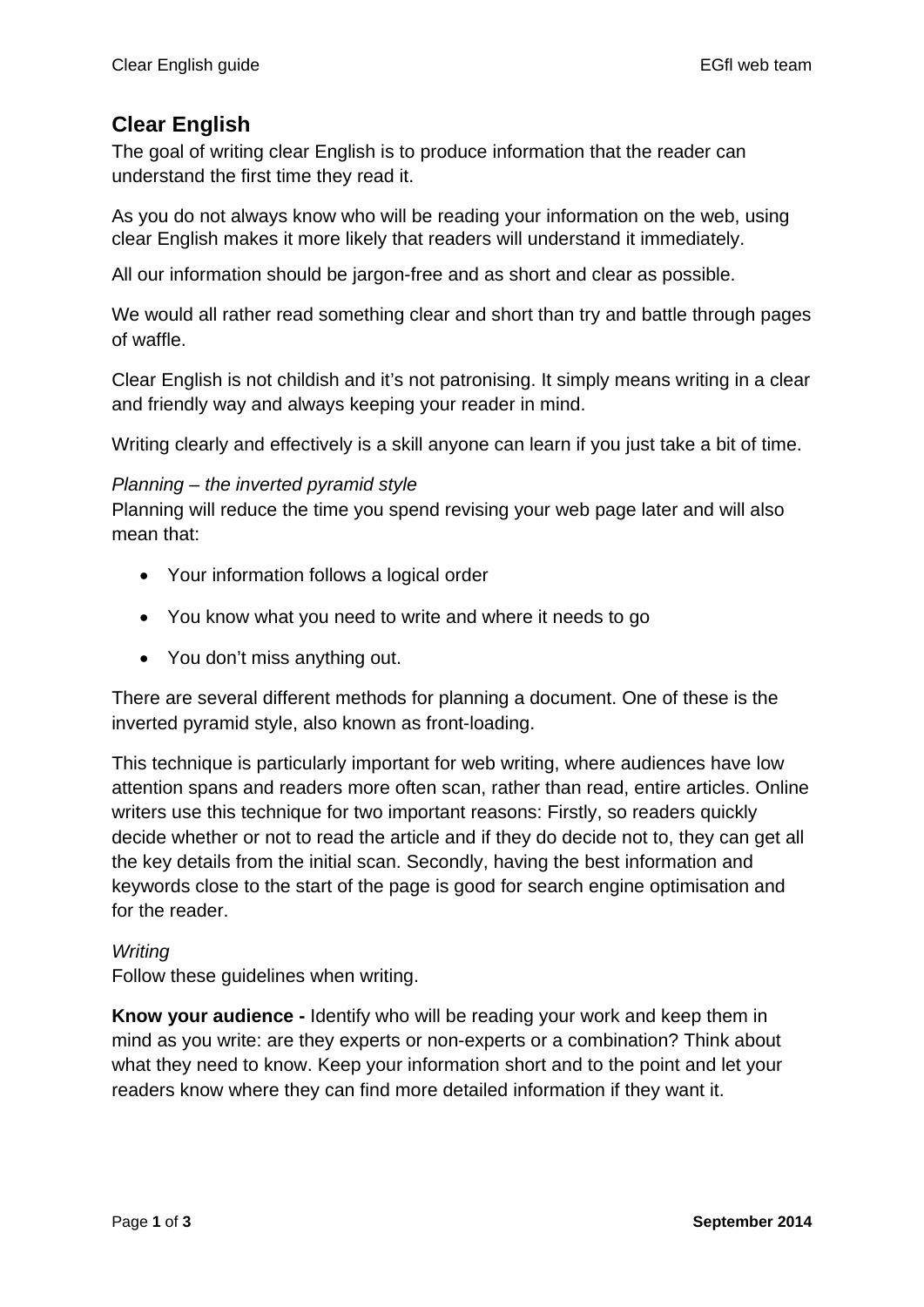**Outside in (not inside out)** - When you are writing for people outside your organisation you need to reverse your perspective. This requires more 'you' and less we, I or our department. Don't write 'We will teach you..' but instead write 'You will learn…'.

**Get to the point** - Use the title and introductory paragraph to say what the information is about, who it is for and why you are publishing it.

**Use everyday words** - Write in direct language using everyday words. Think about how you would explain the same information in a conversation; you will usually find that you use more natural and plain language when talking, and that's how you should write.

**Avoid jargon and abbreviations** - if you can when writing for people who are not familiar with your subject. Explain any technical terms you have to use. If you need to use an acronym or abbreviation always write it in full with the short version in brackets the first time it appears – Common Assessment Framework (CAF).

If only a specific group of people who are familiar with the technical terms will be reading your work, you probably won't need to explain everything. (But remember that even members of your target group may be new or may appreciate a reminder).

Glossaries are particularly useful in larger documents and are the best way to make sure that people who don't know the subject can understand technical terms.

**Keep sentences and paragraphs short** - It is good to have a mix of long and short sentences for variety and interest, but aim for an average sentence length of 15–20 words. When you've finished writing go through your document and edit out any unnecessary words:

- the proposal that was received from
- we are in the process of preparing a strategy document
- we are currently developing.

**Use active verbs** - Say 'we will do it' instead of 'it will be done by us'. The active voice is direct, inclusive and open.

**Be friendly** – Where it is possible try to write in the 'first person' and use personal pronouns, so say 'we will do this' instead of 'Ealing Council will do this'. It makes you sound more helpful and human.

# *Checking*

Once you've written your document check it thoroughly for waffle and jargon. You may not be able to use all the methods listed here, but make sure that someone checks your information before you send it out.